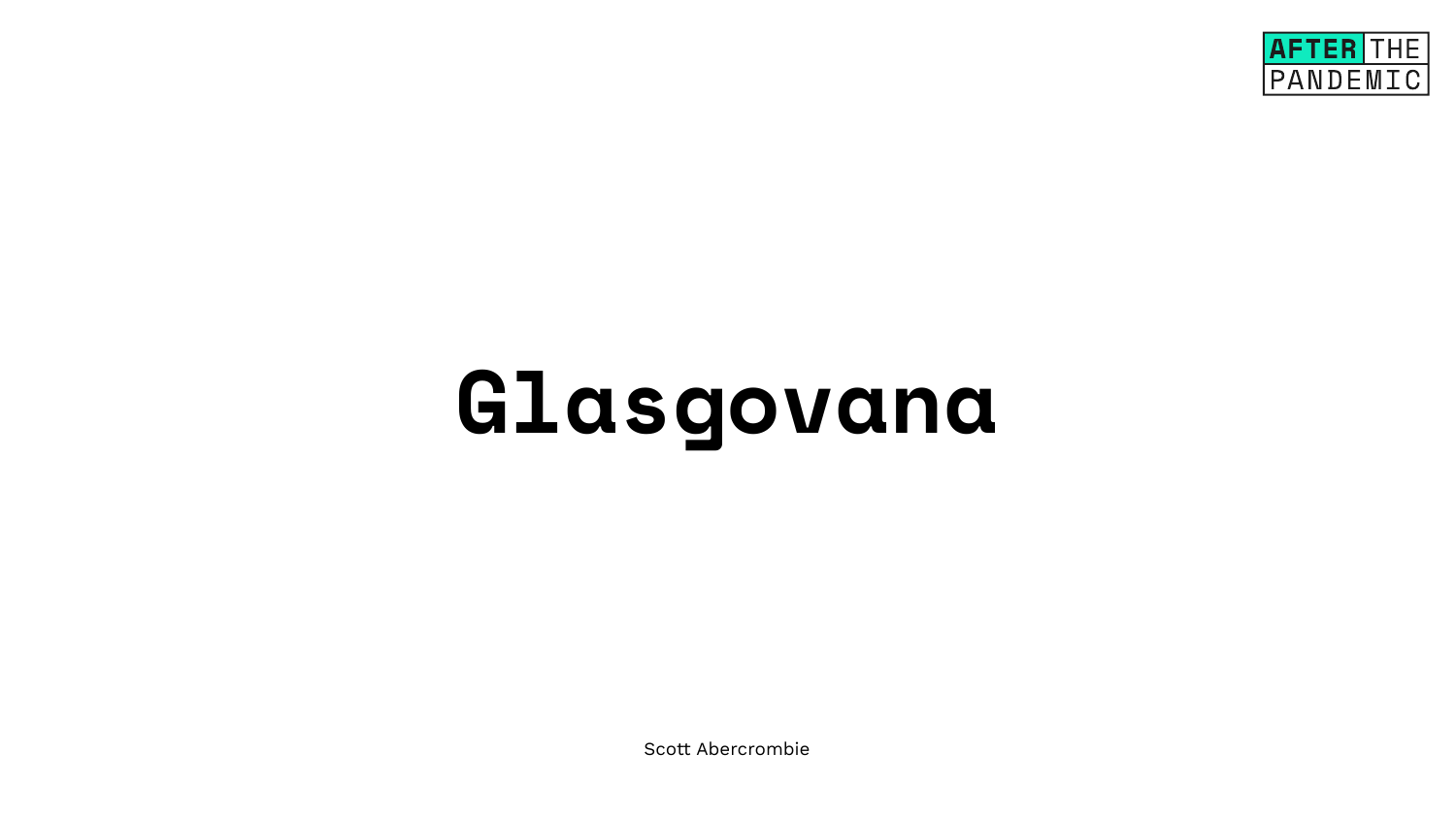## **Let Glasgow Flourish**

The first few weeks of the Coronavirus epidemic laid bare the flaws in our food system – our reliance on imports, on large corporations, and on just-in-time delivery systems. As key foodstuffs went into short supply and delivery slots from major supermarkets dried up, many with the means to were stockpiling, and those without began to fear for their ability to feed their families.

One can't help but wonder whether the first few weeks of the pandemic were a window to a future in which a growing global population places increasing pressure on decreasing arable land. A future where the impacts of climate change, sea level rises, soil erosion, and poorly managed industrial agricultural methods will eventually force us to think differently about the way in which we source our food.

As a country that is not self-sufficient in food production (we aren't even close...) these global variables should be a significant concern. The UK relies on imports for 51% of its food supply, and that dependency is growing (House of Lords, 2018).

True shortages are, however, rare in recent memory, in this country at least. One has to look back to the Victory Gardens of World War II to see the last real extended food shortages that led to sustained responsive action from the public. Perhaps a more pertinent example is the price spike in 2008 that saw supermarket food prices jump by between 15-40%. Much like the effect of the current pandemic, the 2008 price hike had a disproportionate impact on the least wealthy in our society; the poorest families spend 15% on their income on food, and the wealthiest just 7% (UK Cross-Government Programme on Food Security Research, 2015).

This tells us two things: firstly that we need to produce more of our own food, and secondly that we need to address the links between societal equality and food security.

As a university student I considered this question, at the time largely driven by the theoretical impact of 'Peak Oil' – a 2000s trend amongst environmental doom-mongers such as my younger self. This began with the research of Marion King Hubbert in the 1960s, related to the potential impact of exponentially increasing oil prices in the wake of decreasing resource availability – an ironic thing to reflect on this year when at one point the value of oil was below \$0 per barrel.

Through my dissertation, I investigated methods of urban food production with a particular emphasis on Cuba which experienced a true oil shock with the collapse of the Soviet Union in the 1990s, which catastrophically impacted upon its supply of food, oil, and machinery – its primary source of trade. This left Cuba with the huge problem - it needed to become as self-sufficient as possible in a very short timeframe. "Key foodstuff imports by Cuba prior to the collapse of the Soviet Union included 100 percent of its wheat, 50 percent of its rice, 38 percent of



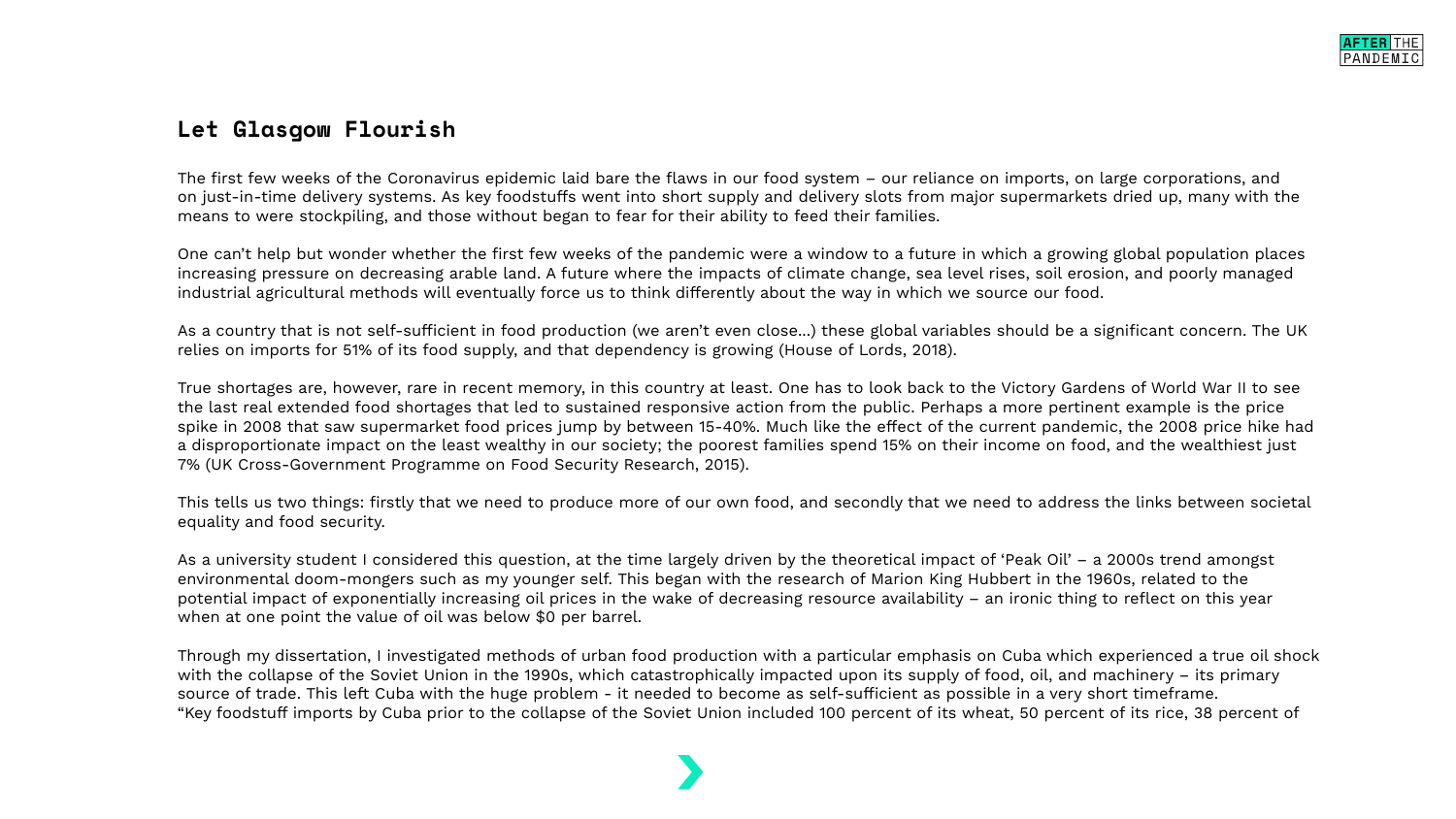The Cubans responded with extensive land reforms and widespread adoption of urban agriculture, resulting in thousands of small plots in cities being converted into urban market gardens. This was supported by the government through the provision of parcels of land to anyone willing to cultivate them; utilisation of experts from universities to educate the citizens about agriculture; the establishment of a department for urban agriculture; and by allowing farmers to sell their produce at markets. The farms run as co-operatives, where an agreed quota of food production for rationing is set, and farmers can then sell any excess they produce over and above this. A study from The Economist found that this averaged out at around 15% and enables many farmers to earn up to double the national minimum wage (The Economist, 1999).

As a result, yields within Cuba's cities are steadily increasing and there are now more vegetables available to Cubans than there were before the crisis. The people of Havana now produce around 90% of their fruit and vegetables from over 200 organic urban farms and 25,000 allotments, whilst 35,000 hectares of vacant and derelict land (equivalent to about 8% of the city) has been converted to some form of agricultural use (10,000 for crops and the remainder for animals, forestry and fruits), and any settlement of 15 houses or more has its own food production space (Koont, 2009).

Havana's Urban Agriculture developed into many different typologies, but these can be reduced to three main categories:

1. Huertos Privados account for people using their own property for farming; for example, those growing on their rooftops or in their gardens. It was estimated in 2003 that over 300,000 back gardens had been turned into productive spaces, although due to their being private spaces there is no indication of much they actually produce (Kisner, 2008).

2. Huertos Populares are community gardens located within an urban or peri-urban environment. These community gardens can be dissected into two sub-headings: plots and intensive cultivation gardens with plots typically occupying an area of less than 1000m2 whilst intensive gardens are usually between 1000m2 and 3000m2. They can be farmed by anyone from individuals through to co-operatives, and in 2000 they produced an average of around 8-12kg per m2 for the year (Viljoen, ed. 2005).

3. Organopónicos are the most publicised component of Cuba's urban agriculture, most likely due to their highly impressive rates of production. They can be distinguished from Huertos Populares by the method of farming that is used. Organopónicos traditionally consist of containers – typically low concrete walls – that contain a mixture of organic materials like manure, soil and compost. Raising the bed in this manner provides the ability to grow on sites that would otherwise have been unsuitable. They can also be separated into two typologies: community gardens and high yield gardens. The community gardens are usually between 2000m2 and 5000m2 in size with the high yield gardens typically being



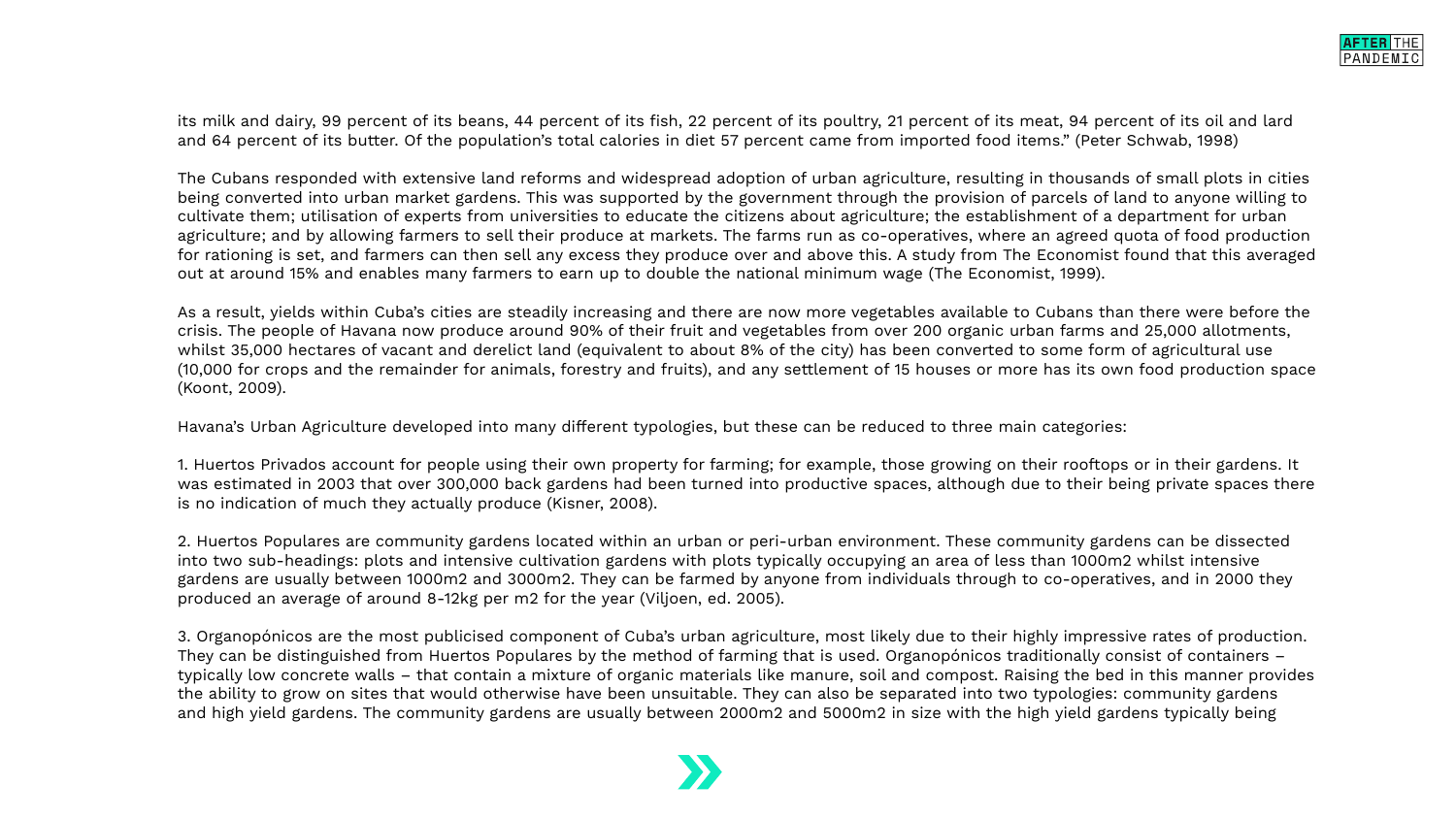hectare or more. In 2000, they produced 20kg/m2 per year and 25kg/m2 per year respectively, around double the production rates of the Huertos Populares (Viljoen, ed. 2005).

What started out as a desperate response to dire circumstances has now developed into the most revered organic agricultural experiment in the world. It is now less expensive for the residents of Havana to buy produce from the urban farms within the city than to buy food that has been brought in from the countryside, making organic produce the cheapest option.

But the benefits extend beyond the availability of food - the creation of the larger farms has provided thousands of jobs within Havana and throughout Cuba. In 2003, 22% of new jobs created were in the urban agriculture sector (Kisner, 2008). The urban landscape of Havana has been beautified by the conversion of rubbish tips and collapsed buildings into gardens, creating a variety of green spaces spread throughout the city that can also absorb CO2, improving air quality.

And whilst my research focussed on Havana, urban agriculture is a key part of urban life for huge numbers of people around the world. In 1999, the FAO reported that "findings of national censuses, household surveys and research projects suggest that up to two-thirds of urban and periurban households are involved in agriculture." (FAO,1999) Yet in the U.K. only 1.5% of the population is directly employed in agriculture with the figure dropping even further in Scotland to 1.2% (Girardet, 2008; SG, 2009; General Register Office for Scotland, 2009).

So how could we implement change like this in Glasgow, in the wake of the current pandemic?

The Scottish Government has acknowledged the vulnerability of our current food system:

"Scotland has long been dependent on imports to complement domestic production in meeting our food needs. The supply of food and drink is highly reliant on highly complex domestic and global food chains. These may be vulnerable to both short and longer-term emergency situations that could disrupt this supply." (SG, 2009)

Scotland as a whole could benefit from a transition to healthier consumption patterns and a better relationship with food, but the need for this transition is particularly acute in Glasgow; where instances of severe illnesses are amongst the highest in Europe (largely attributable to poor diets, and inactive lifestyles). Currently, around 65% of adults are overweight, including 28% who were obese – figures which have remained consistent since around 2008 (SG,2019).

Whilst there are a variety of approaches to urban agriculture - from rooftop gardens and vertical farms, to allotments and urban farms - I think it is the latter that are the most practical to implement.



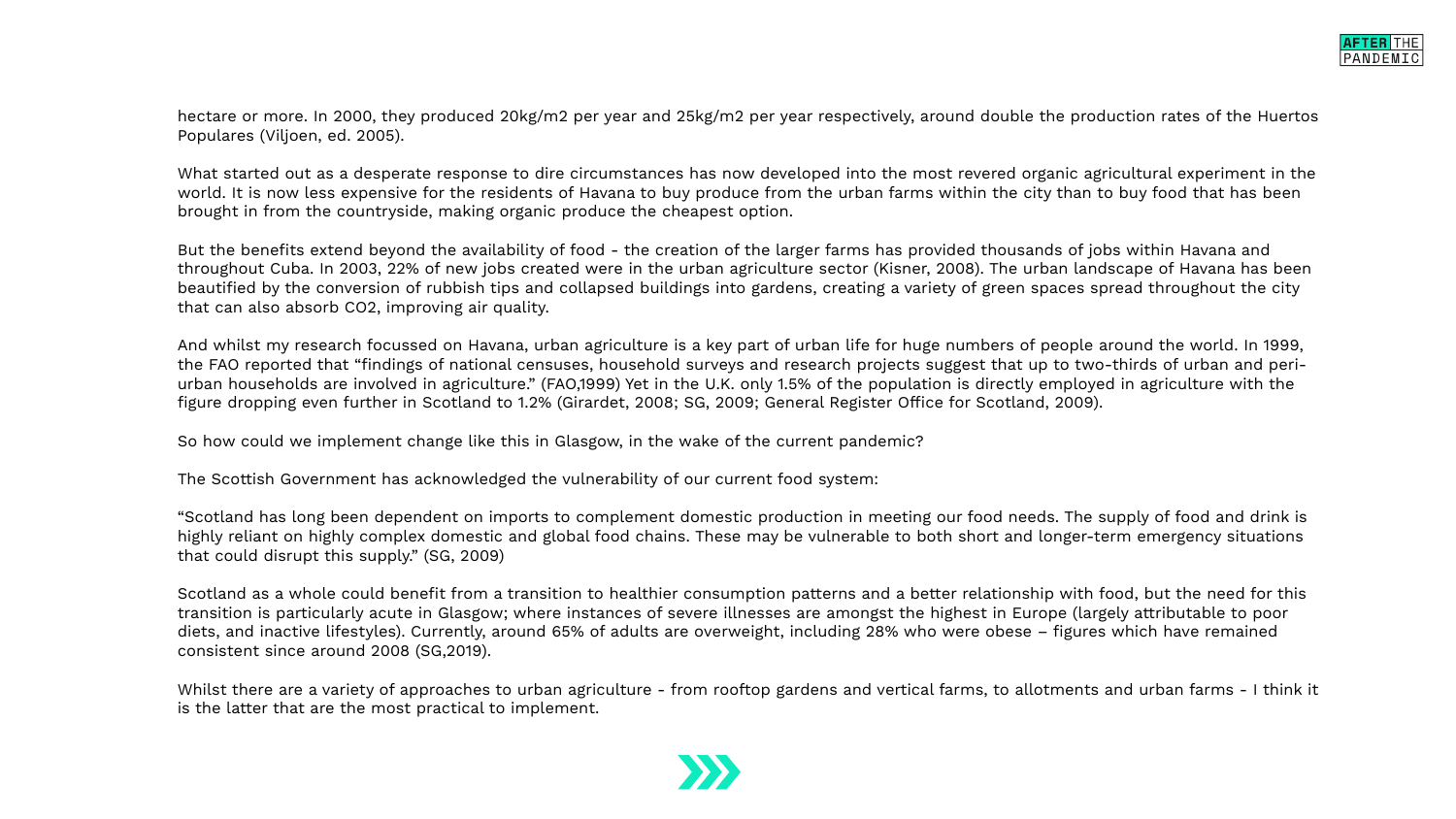Glasgow has 25 different allotment sites, containing a total of 1,320 plots, this amounts to an area of 22 hectares or 0.04% of the current available green space in the city. There is also a consistent demand for more allotments with over 650 people typically on the waiting list for a plot (SAGS, 2007). But the greatest potential lies in the available open space that is either derelict or vacant within the city; after all, it was this type of plot that proved to be most productive in Cuba.

Glasgow has the highest levels of vacant urban land in Scotland, and the highest proportion of derelict land within the most deprived areas within the city, with over 60% of the total area being located in the 15% most deprived data zones in the Scottish Vacant and Derelict Land Survey (SG, 2018). In total there is approximately 950 Ha of vacant or derelict land within the Glasgow city boundary – notably less than the 35,000 currently devoted to agriculture in the urban and peri-urban areas of Havana.

The average size of a site in Glasgow is 1.3 Ha, or 13,000m2. Making them comparable both in size and nature with Havana's 'Organopónicos' that took vacant urban sites that were considered unsuitable for direct agriculture and used a raised bed form of growing. Based on that comparison, these sites could produce 237,500 tonnes of fruit and vegetables annually, far exceeding Glasgow's notional demand of 91,980 tonnes per year (based on WHO minimum daily consumption recommendations) and not taking into account the wider agricultural industry in Scotland or the potential of larger peri-urban sites.

Would we achieve yields like this immediately? No, in Cuba it took almost a decade to reach levels of production like this, not to mention the distinct climatic differences between Glasgow and Havana. But there is undeniably potential that exists to transform vacant and derelict urban sites into health and productive spaces.

Achieving change like this would require support to address some of the key questions that would arise from supporting such an endeavour:

• How would sites be made available? The Cuban solution was to provide title deeds to farmers for sites in perpetuity on the basis that they ensure that the site remains actively productive whilst the state retains ownership. In Glasgow, pilot projects should be established on city council-owned property in the first instance, whilst an incentive could be developed to encourage private owners of vacant sites to turn these over to temporary agricultural use.

• Who will farm the sites? The Cuban solution of investing in training and education above all has yielded tremendous success; provision of training both for the creation of jobs, but also to encourage amateur growers will be vital to the success of the initiative.

• How will this produce be distributed? A review of current legislation around the sale of produce from allotments is required – currently, this is limited to surplus produce, but the definition of 'surplus' is a grey area. However, thriving local examples such as Locavore show how successful



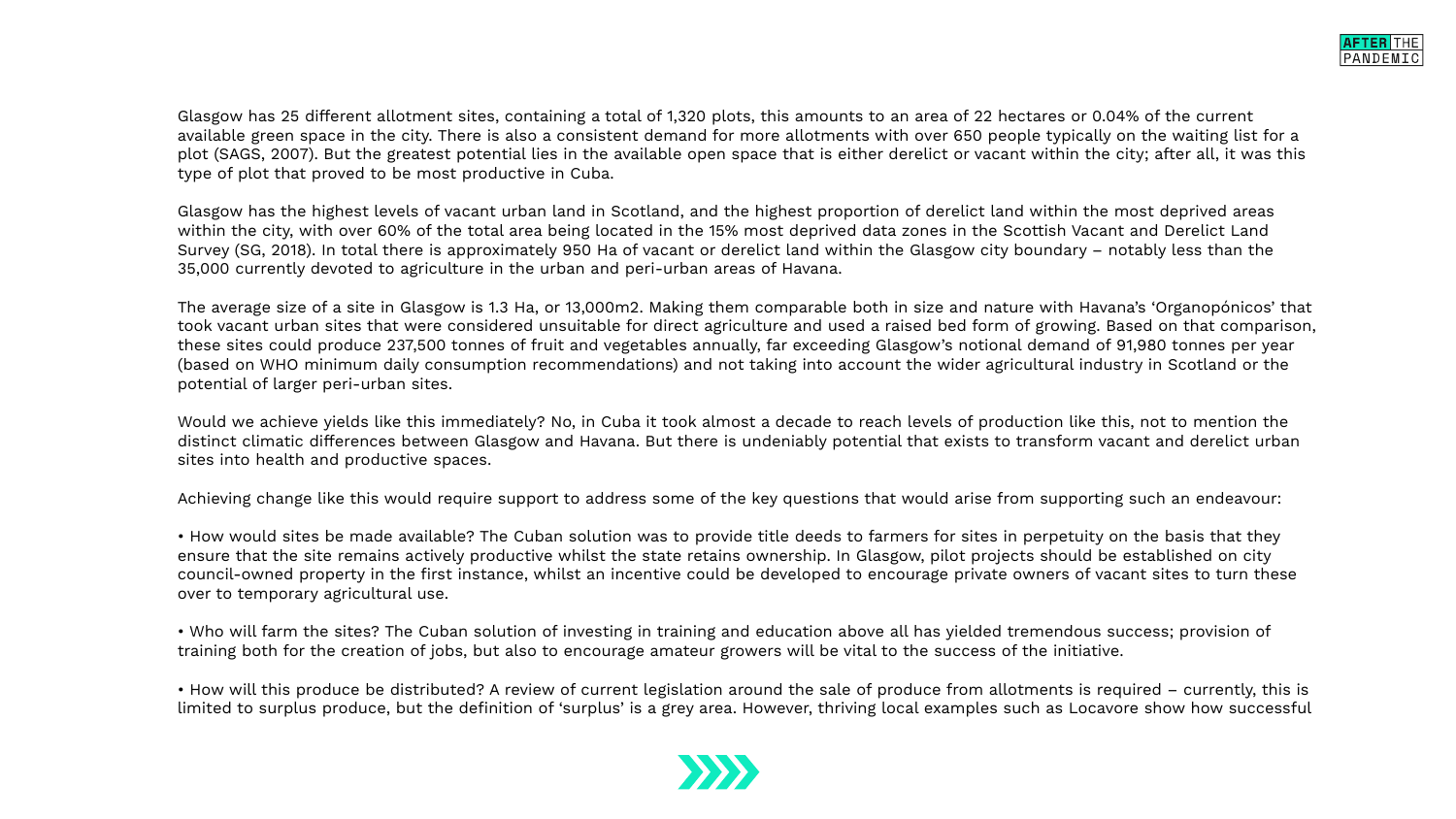a small business growing and selling its own organic produce within the city can be.

But Scotland has done just this before; in the 1930's and in response to mass unemployment that the country was experiencing due to the closures of coal mines and the decline of shipbuilding the Scottish Allotment Scheme for the Unemployed was established. Through this scheme plots were provided to unemployed men and women, grants were given to cover the costs of tools, seeds and manure – all with the aim of providing people with a means to provide for themselves and in the hope that this would keep them physically and mentally healthy. Funds were also provided to cover the construction of communal huts and shelters on the proviso that these were built by the plotholders (Baxter, H. 2016).

With the country likely heading towards a sustained recession at a time where, prior to COVID-19, a record number of people were relying on food banks in the UK, I think having a discussion around ways in which we can generate employment and training opportunities, whilst responding to key issues such as population health, climate change, and food security is a very worthwhile one.